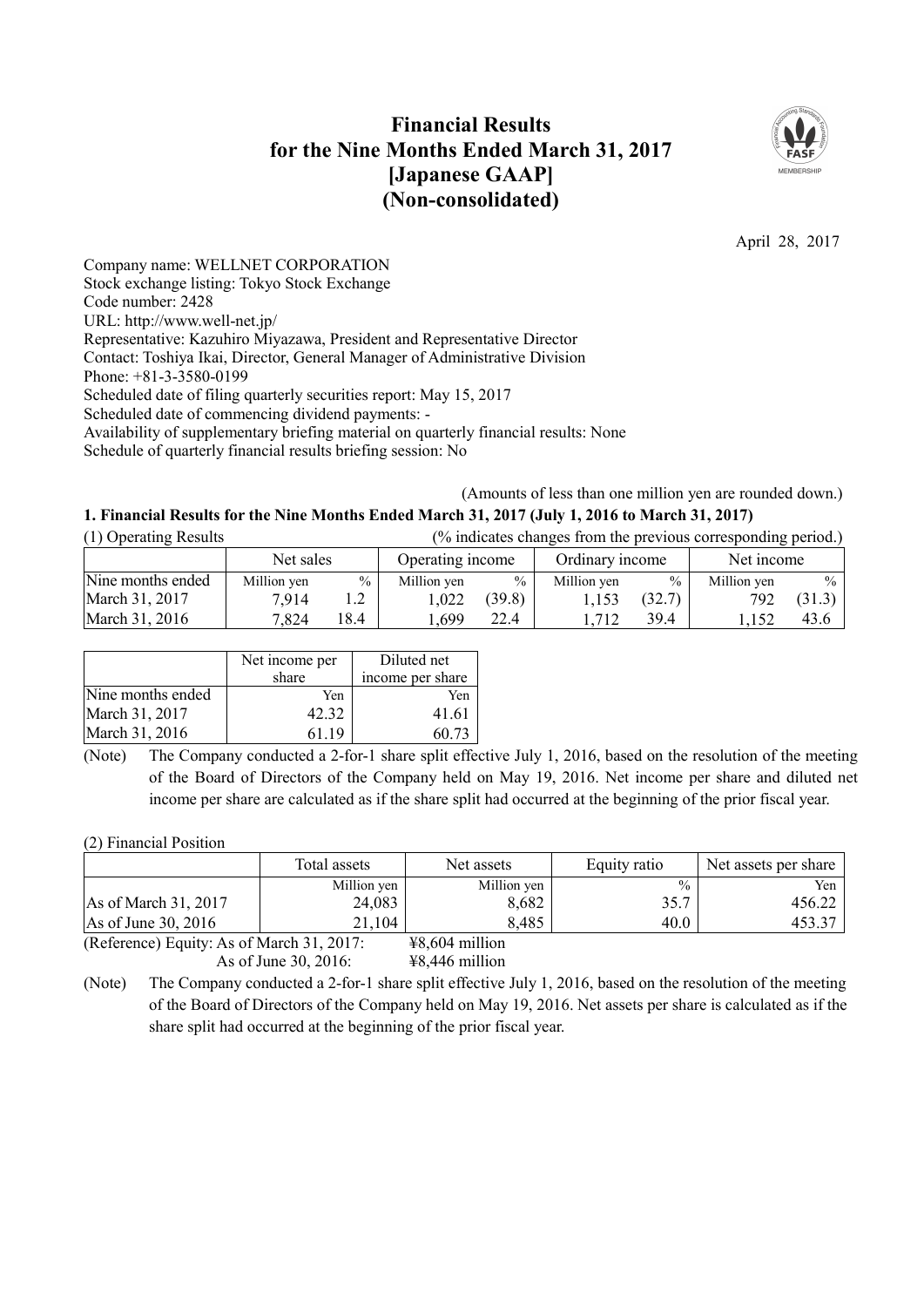### **2. Dividends**

|                                                | Annual dividends    |                    |                    |          |       |  |
|------------------------------------------------|---------------------|--------------------|--------------------|----------|-------|--|
|                                                | l st<br>quarter-end | 2nd<br>quarter-end | 3rd<br>quarter-end | Year-end | Total |  |
|                                                | Yen                 | Yen                | Yen                | Yen      | Yen   |  |
| Fiscal year ended June 30, 2016                |                     | 0.00               |                    | 80.00    | 80.00 |  |
| Fiscal year ending June 30, 2017               | ۰                   | 0.00               |                    |          |       |  |
| Fiscal year ending June 30, 2017<br>(Forecast) |                     |                    |                    | 50.00    | 50.00 |  |

(Note) Revision of dividends forecast from recently announced figures: No

(Note) Breakdown of year-end dividend for the fiscal year ended June 30, 2016 Ordinary dividend ¥74.00 Special dividend ¥6.00

(Note) On July 1, 2016, the Company carried out a 2-for-1 share split. For the fiscal year ended June 30, 2016, the actual amount of dividend before such share split is presented.

## 3. Financial Results Forecast for the Fiscal Year Ending June 30, 2017 (July 1, 2016 to June 30, 2017)

(% indicates changes from the previous corresponding period.)

|           | Net sales           |             | Operating income                |                                    | Ordinary income                 |                                          |
|-----------|---------------------|-------------|---------------------------------|------------------------------------|---------------------------------|------------------------------------------|
| Full year | Million yen<br>.100 | $\%$<br>5.4 | Million ven<br>$-1,500$<br>.000 | $\frac{0}{0}$<br>$(51.3) - (27.8)$ | Million yen<br>1,450<br>$950 -$ | $\frac{0}{0}$<br>(52.7)<br>(27.8)<br>$-$ |

|           |             | Net income | Net income<br>per share |
|-----------|-------------|------------|-------------------------|
| Full year | Million yen | $\%$       | Yen                     |
|           | .000        | (51.9)     | 34.65                   |

(Note) Revision of financial results forecast from recently announced figures: No

(Note) Financial results forecast for the fiscal year ending June 30, 2017 is presented in ranges, since it is possible to fluctuate depending on the progress of new projects.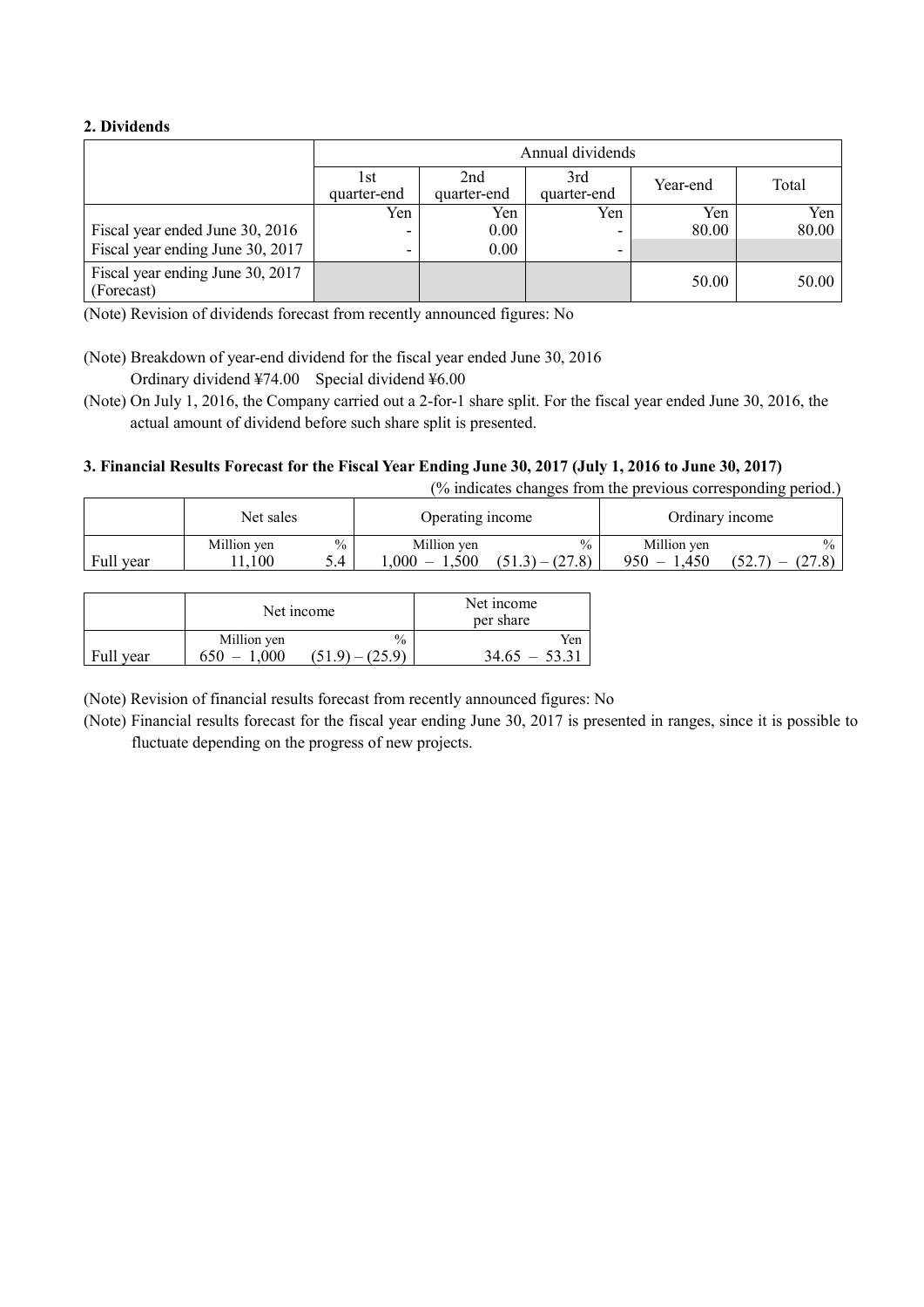#### **\* Notes:**

- (1) Adoption of special accounting procedures for preparing quarterly financial statements: No
- (2) Changes in accounting policies, changes in accounting estimates and retrospective restatement
	- 1) Changes in accounting policies due to the revision of accounting standards: No
	- 2) Changes in accounting policies other than 1) above: No
	- 3) Changes in accounting estimates: No
	- 4) Retrospective restatement: No
- (3) Total number of issued shares (common shares)
	- 1) Total number of issued shares at the end of the period (including treasury shares): March 31, 2017: 19,400,000 shares June 30, 2016: 19,400,000 shares
	- 2) Total number of treasury shares at the end of the period: March 31, 2017: 539,358 shares June 30, 2016: 769,958 shares
	- 3) Average number of shares during the period: Nine months ended March 31, 2017: 18,721,853 shares Nine months ended March 31, 2016: 18,838,400 shares

\* These financial results are outside the scope of quarterly review procedures.

\* Explanation of the proper use of financial results forecast and other notes Financial results forecast presented herein is based on the information available as at the date of the announcement of this material, and involves considerable uncertainties. Actual results may differ from the forecast due to changes in business conditions.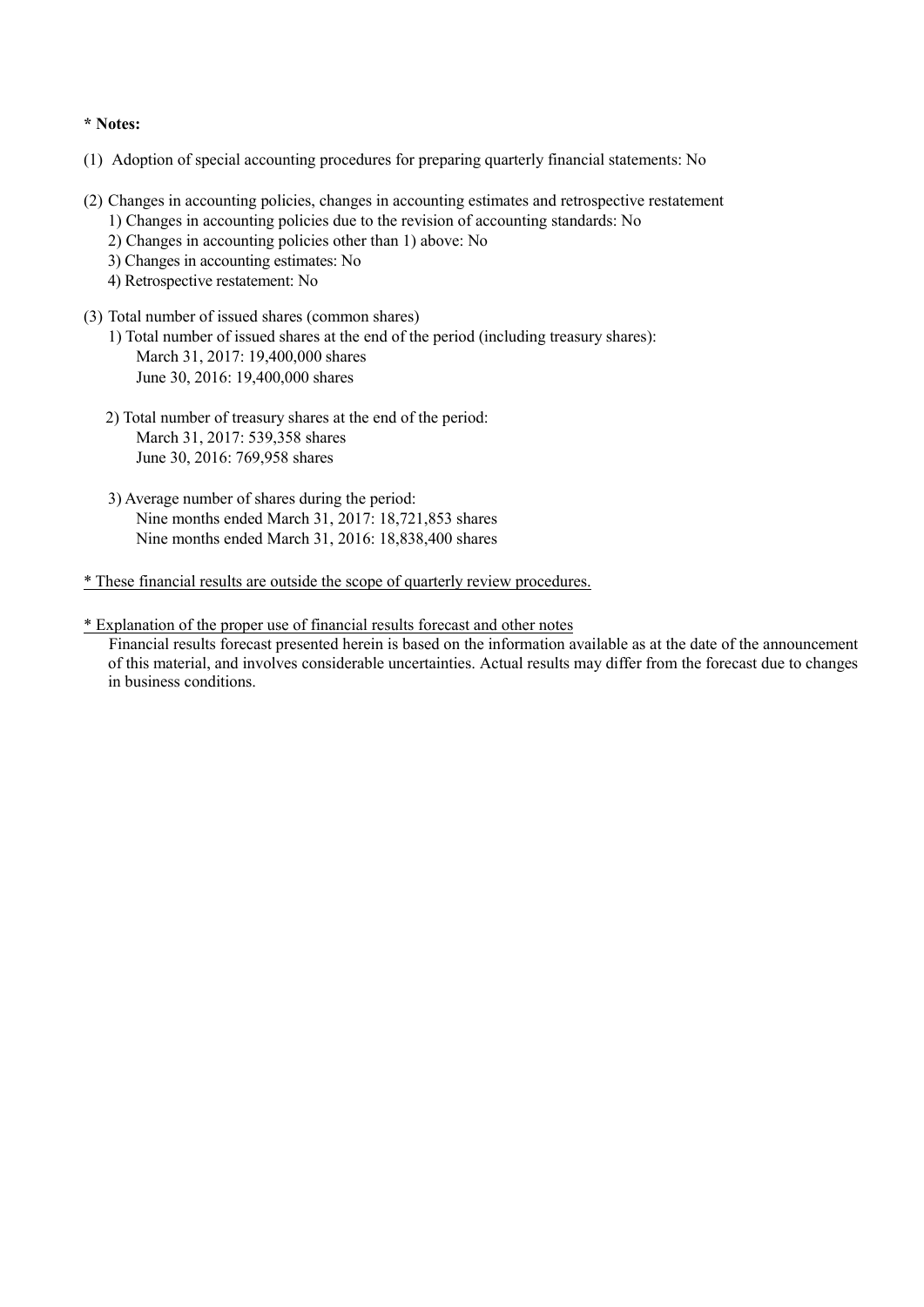# Table of Contents

| (Adoption of special accounting procedures for preparing quarterly financial statements) |  |
|------------------------------------------------------------------------------------------|--|
|                                                                                          |  |
|                                                                                          |  |
|                                                                                          |  |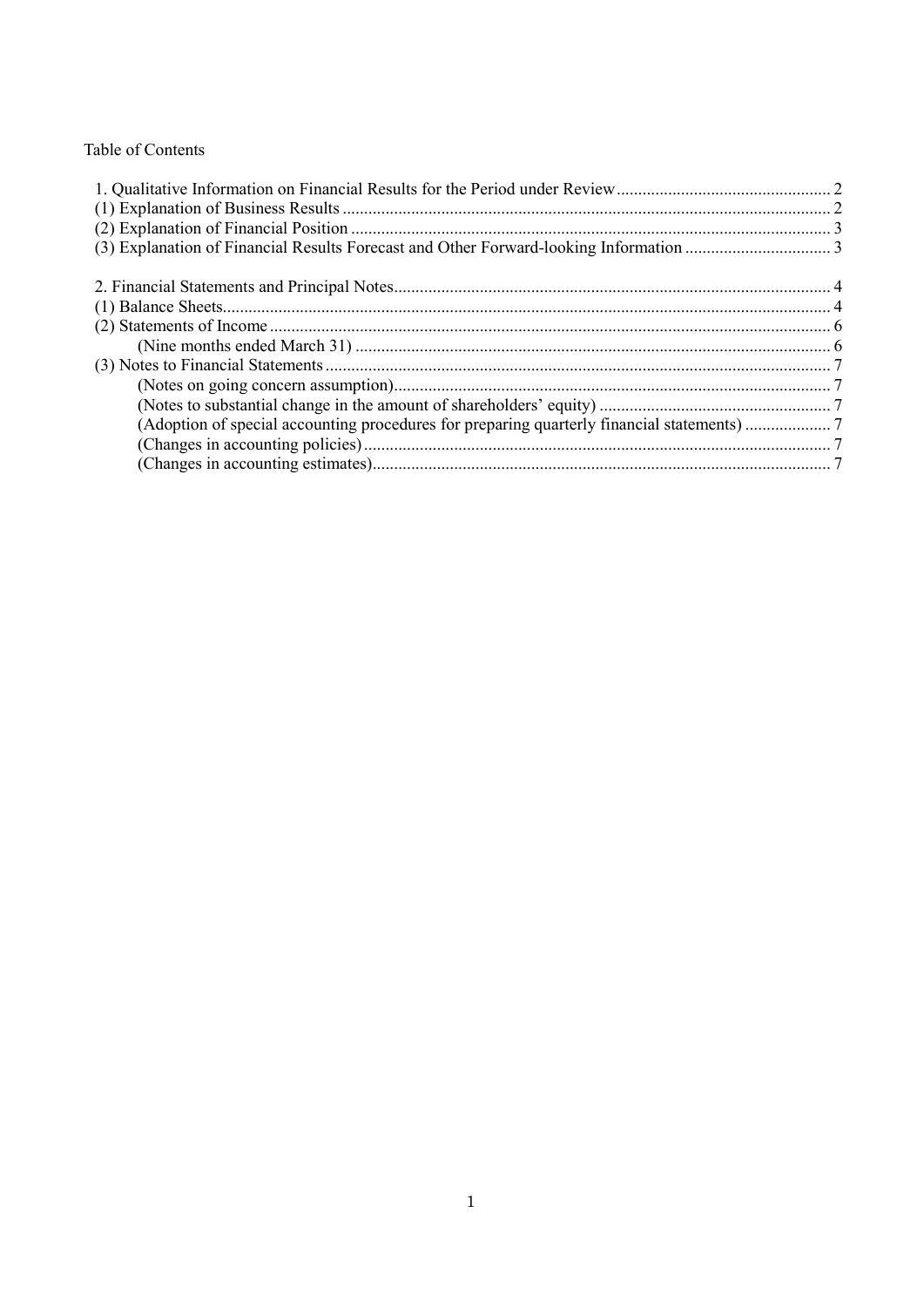#### 1. Qualitative Information on Financial Results for the Period under Review

#### (1) Explanation of Business Results

The Japanese economy during the nine months ended March 31, 2017 was on a moderate recovery track, supported by improvements in corporate earnings and the employment situation, but the outlook continues to be uncertain. Meanwhile, in the non-face-to-face payment market, where the Company's business is centered, the B to C market has continued steady growth partly due to the effect of the spread of smartphones.

Under these circumstances, in the first fiscal year of the "Medium Term Five-Year Management Plan (July 2016 - June 2021)" announced in August 2016, the Company started the growth strategy aimed at achieving the target of ¥5.0 billion in ordinary income for the final fiscal year of the plan.

Under the Medium Term Five-Year Management Plan, we will continue to maintain and develop our existing business schemes with the expectation that the non-face-to-face market will steadily expand. In the meantime, we will actively make investment to turn major changes in the environment surrounding the Company into our new business opportunities as rapid progression and practical application of FinTech is expected.

In the nine months ended March 31, 2017, although net sales increased, operating income posted a year-onyear decrease because gross profit decreased and selling, general and administrative expenses increased. This result was primarily attributable to a rise in the ratio of the cost of sales, reflecting review of terms and conditions for transactions with major customers, the capital investment for the Sapporo Office, which handles development and operation of systems, as well as the expenditure for improvement of the structure aimed at enhancing the quality of human resources and greater sales promotion activities.

With regard to the development of existing business schemes, aside from starting to provide services to AirAsia Japan, of which operations commenced in 2017, as well as to Air China Limited, we have also began to provide payment methods for donations starting April 2017, to "Furusato Choice," a comprehensive website operated by TRUSTBANK, Inc., for taxpayers to donate to municipalities of their choice. From May 2017, we will start providing services to the online train reservation service run by West Japan Railway Company (JR West Japan) and Kyushu Railway Company (JR Kyushu). This implementation of services is the first for JR railway companies.

With regard to Bus IT Promotion Solution, one of the main pillars of the growth strategy under the Medium Term Five-Year Management Plan, we introduced "Bus Mori! CONCIERGE," a smartphone application, which was considered a significant enhancement from "Bus Mori! NAVI," in August 2016.

The functions of "Bus Mori! CONCIERGE," a convenient application that allows users to complete all processes through a smartphone, are as follows.

- 1) Tickets of inter-city highway buses and airport limousine buses for over 100 bus routes already handled by the Company can be easily purchased using a smartphone.
- 2) If the ticket you regularly use is registered in "Immediate Purchase," the ticket can be purchased with just one click.
- 3) A ticket purchased in the "Immediate Purchase Mode" can be changed to the "next bus" with just one click (assuming usage at airports, etc.).
- 4) A ticket can also be purchased from the history list, etc.
- 5) The cancellation procedure can also be easily carried out with a smartphone.

The Company will position "Bus Mori! CONCIERGE" at the center of Bus IT Promotion Solution and proceed with the expansion of the number of bus routes. As of March 2017, we handle 144 bus routes in Japan, and are even more proactive in expanding them.

Starting from December 2016, the JR Bus Group supports "Smartphone Ticket," which allows passengers to use their smartphone screens as tickets. As of March 2017, the number of bus routes supporting smartphone tickets has been increased to 85.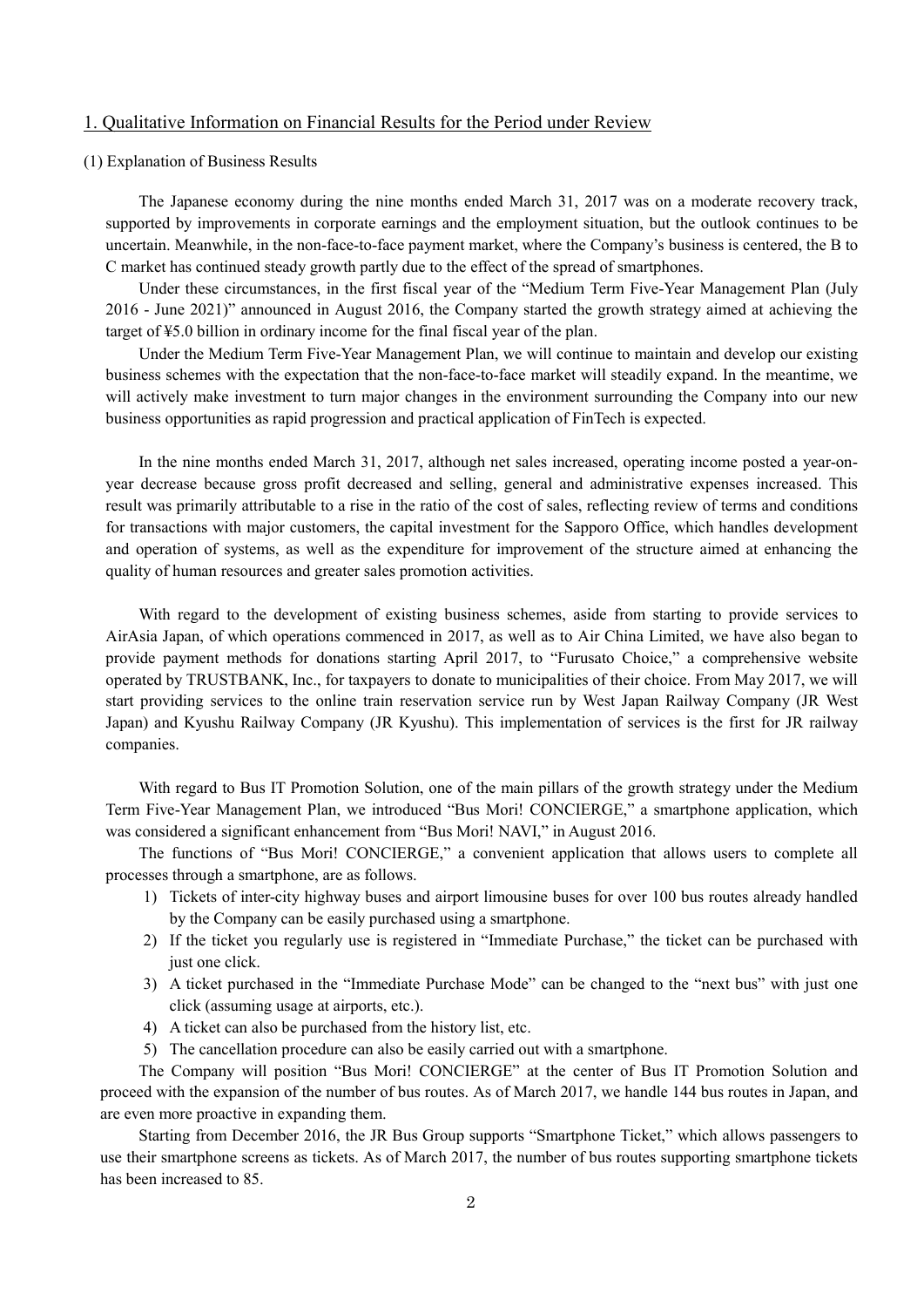Furthermore, the "Smartphone Commutation Ticket," a joint development between the Company and JR BUS KANTO CO., LTD., was released in March 2017. The service is the first of its kind in Japan, and is adopted by JR BUS KANTO CO., LTD., JR Bus Tohoku Co., Ltd., and JR Hokkaido Bus. Through this, regular bus tickets, which could only be bought before at bus office counters or at the ticket counters at JR stations, can now be bought and received online anytime, anywhere, through the user-friendly interface of the application.

For the Bus Mori! Project to be profitable, it is essential to ensure as many consumers as possible recognize, download, and use the application. Therefore, we are aggressively organizing promotional activities, such as hosting "BUSTALGIA," in 38 FM radio stations in Japan since October 2016.

As for the electronic money service, "*Shiharai-Hisho,*" which is also one of the main pillars of the growth strategy under the Medium Term Five-Year Management Plan, although we had originally planned to release it in the spring of 2017, its release has been rescheduled to the summer of 2017 in view of the need for additional development and in light of coordination with the parties concerned.

With the aim of providing company benefits to employees and contributing to local regions through activities, the Company established the long-prepared in-office childcare center, the "WELLNET Morino Childcare Center," in April 2017, located in the Sapporo Office (1-chome, Shimonopporo Techno Park, Atsubetsu-ku).

Alongside adjusting the office environment to comfortably accommodate the large number of employees with children working at the Sapporo Office, the Company also has plans to expand the services of the childcare center to include regional residents and employees of neighboring corporations. The childcare center is operated by the Sapporo Seiko Welfare Association (Nishi-ku, Sapporo-shi), a social welfare service corporation with a respectable track record.

On April 27, 2015, the Company received a notification from the Tokyo Regional Taxation Bureau regarding the reassessment of the Company's income taxes, against which the Company subsequently submitted a claim for investigation with the National Tax Tribunal. As the adjudication notice dated September 8, 2016 proves that the Company is to receive tax refunds, refunded consumption taxes were posted in non-operating income and provision for contingent loss was reversed accordingly.

As a result, for the nine months ended March 31, 2017, the Company recorded net sales of ¥7,914 million (up 1.2% year-on-year), operating income of ¥1,022 million (down 39.8% year-on-year), ordinary income of ¥1,153 million (down 32.7% year-on-year), and net income of ¥792 million (down 31.3% year-on-year).

#### (2) Explanation of Financial Position

Total assets as of March 31, 2017 stood at ¥24,083 million. Current assets were ¥22,462 million. This mainly comprises cash and deposits of ¥17,551 million and securities of ¥2,999 million. Cash and deposits include ¥13,117 million of receiving agency deposits in the money collection business, which is the money kept temporarily by the Company up to the predetermined date of transfer to operators in the following month. Noncurrent assets amounted to ¥1,620 million. This mainly comprises property, plant and equipment of ¥406 million, intangible assets of ¥755 million, and investments and other assets of ¥458 million.

Meanwhile, total liabilities amounted to ¥15,401 million. This mainly comprises receiving agency deposits of ¥13,117 million and operating accounts payable of ¥623 million.

Total net assets amounted to ¥8,682 million. This mainly comprises shareholders' equity of ¥8,604 million.

(3) Explanation of Financial Results Forecast and Other Forward-looking Information

The financial results forecast for the fiscal year ending June 30, 2017 is unchanged.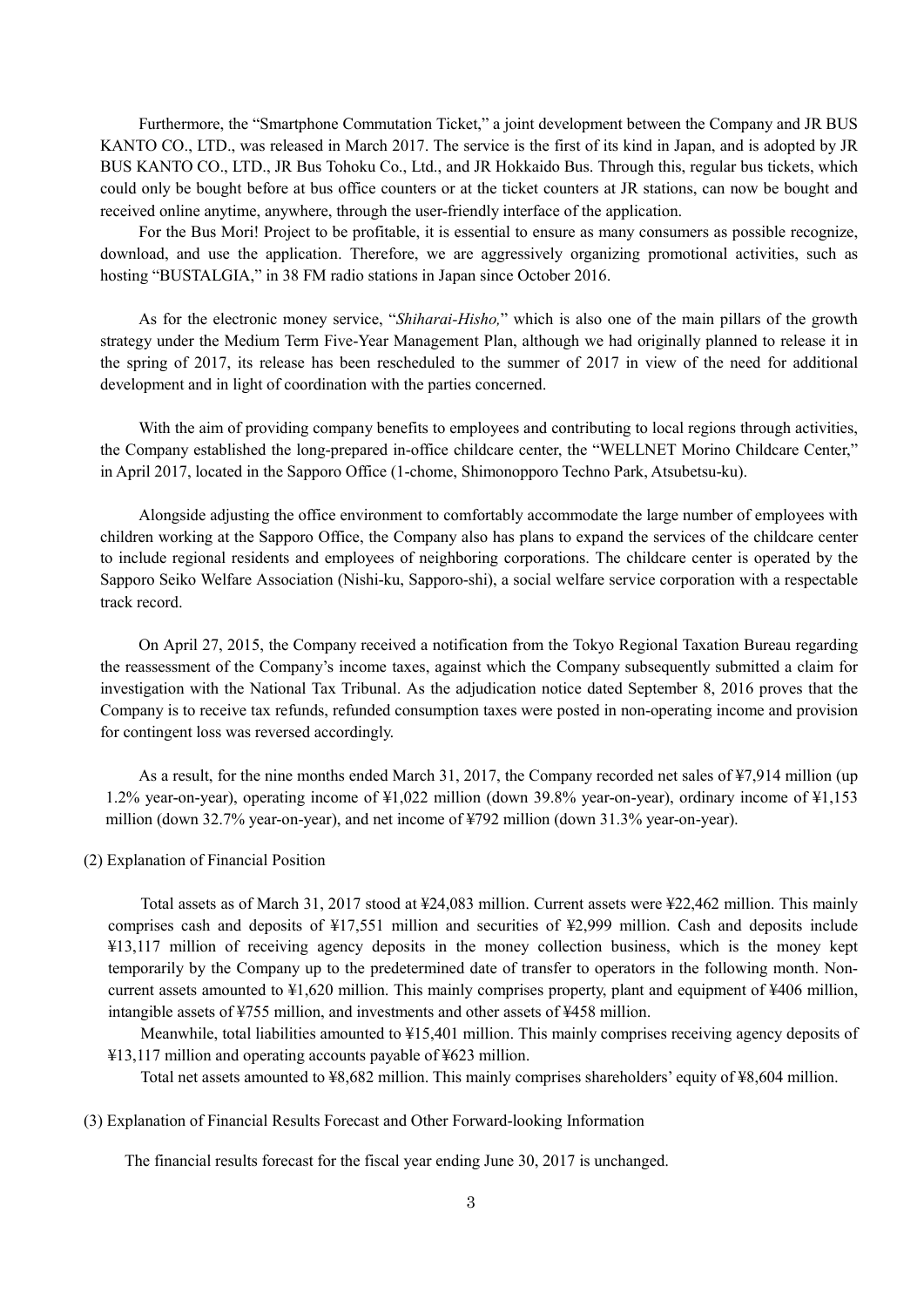#### 2. Financial Statements and Principal Notes

(1) Balance Sheets

|                                    | As of June 30, 2016 | As of March 31, 2017 |
|------------------------------------|---------------------|----------------------|
| Assets                             |                     |                      |
| Current assets                     |                     |                      |
| Cash and deposits                  | 14,458,084          | 17,551,517           |
| Accounts receivable - trade        | 526,603             | 523,860              |
| Operating accounts receivable      | 529,068             | 310,874              |
| <b>Securities</b>                  | 2,999,229           | 2,999,603            |
| Merchandise                        | 2,649               | 2,659                |
| Work in process                    | 9,051               | 5,069                |
| Supplies                           | 1,653               | 1,547                |
| Other                              | 890,022             | 1,067,573            |
| Total current assets               | 19,416,363          | 22,462,703           |
| Non-current assets                 |                     |                      |
| Property, plant and equipment      | 411,721             | 406,821              |
| Intangible assets                  | 531,113             | 755,322              |
| Investments and other assets       | 745,701             | 458,814              |
| Total non-current assets           | 1,688,536           | 1,620,958            |
| <b>Total assets</b>                | 21,104,899          | 24,083,662           |
| Liabilities                        |                     |                      |
| <b>Current liabilities</b>         |                     |                      |
| Accounts payable - trade           | 555,037             | 498,449              |
| Operating accounts payable         | 1,043,952           | 623,686              |
| Receiving agency deposits          | 9,566,090           | 13,117,384           |
| Income taxes payable               | 433,632             |                      |
| Provision for bonuses              |                     | 25,126               |
| Other                              | 799,575             | 973,157              |
| Total current liabilities          | 12,398,289          | 15,237,804           |
| Non-current liabilities            |                     |                      |
| Provision for granting of shares   | 31,240              | 33,918               |
| Asset retirement obligations       | 6,845               | 6,921                |
| Long-term accounts payable - other | 119,007             | 119,007              |
| Provision for contingent loss      | 64,002              |                      |
| Other                              |                     | 3,968                |
| Total non-current liabilities      | 221,094             | 163,815              |
| <b>Total liabilities</b>           | 12,619,384          | 15,401,620           |

(Thousand yen)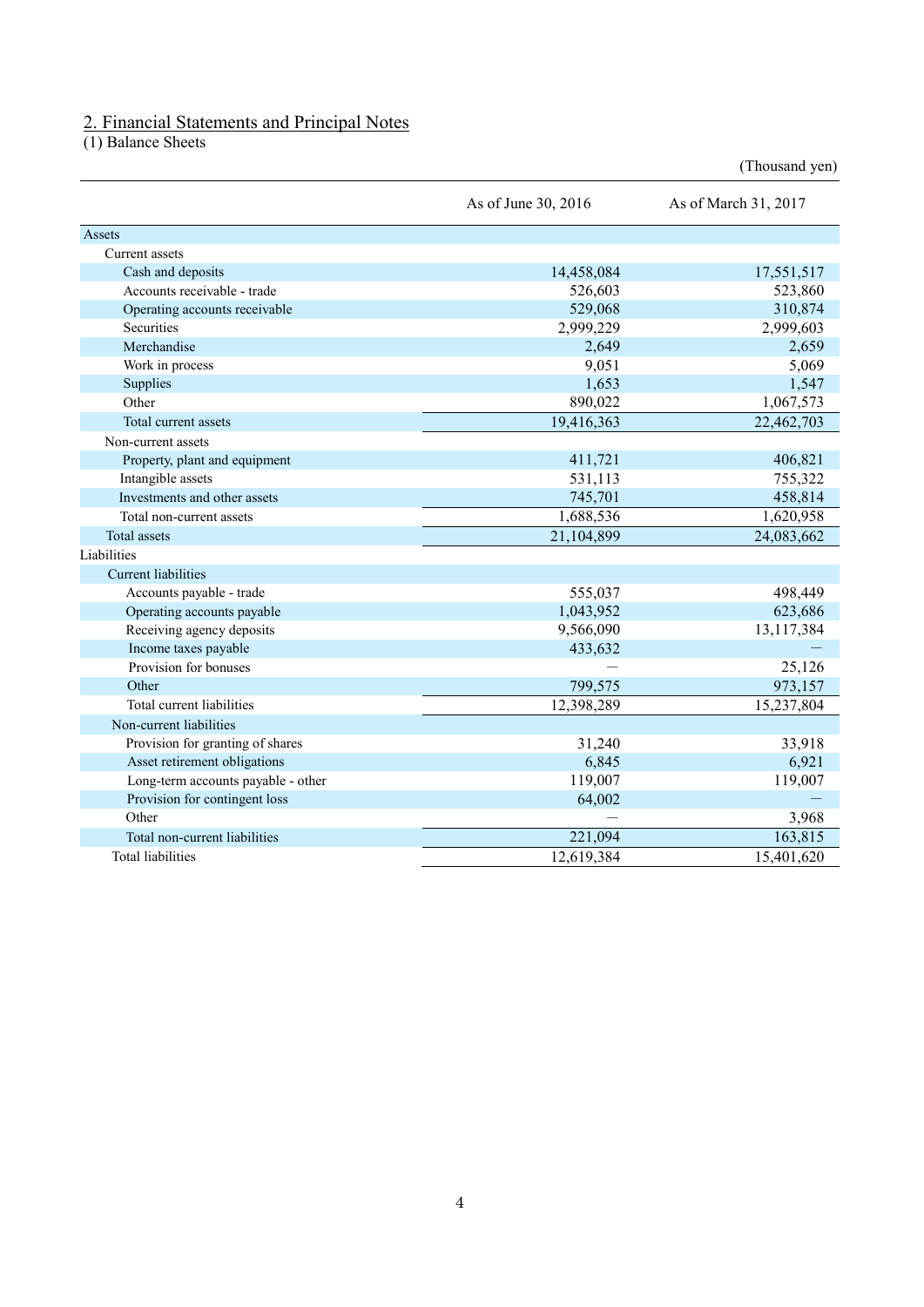(Thousand yen)

|                                                       | As of June 30, 2016 | As of March 31, 2017 |
|-------------------------------------------------------|---------------------|----------------------|
| Net assets                                            |                     |                      |
| Shareholders' equity                                  |                     |                      |
| Capital stock                                         | 667,782             | 667,782              |
| Capital surplus                                       | 3,509,216           | 3,509,216            |
| Retained earnings                                     | 5,263,446           | 5,149,865            |
| Treasury shares                                       | (993, 464)          | (722, 175)           |
| Total shareholders' equity                            | 8,446,981           | 8,604,688            |
| Valuation and translation adjustments                 |                     |                      |
| Valuation difference on available-for-sale securities | (593)               | (158)                |
| Total valuation and translation adjustments           | (593)               | (158)                |
| Subscription rights to shares                         | 39,127              | 77,511               |
| Total net assets                                      | 8,485,515           | 8,682,041            |
| Total liabilities and net assets                      | 21,104,899          | 24,083,662           |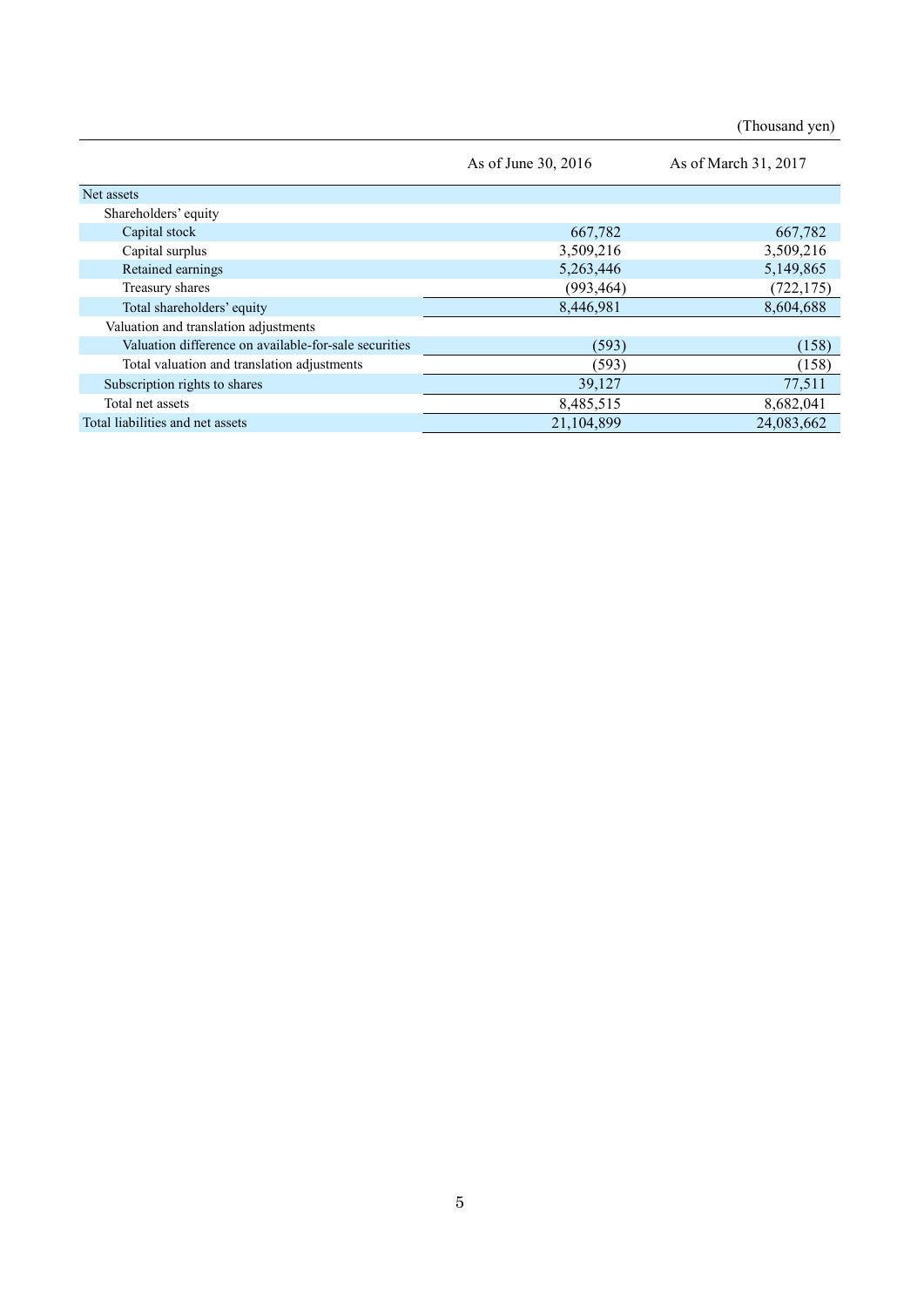# (2) Statements of Income

(Nine months ended March 31)

|                                                   |                                             | (Thousand yen)                              |
|---------------------------------------------------|---------------------------------------------|---------------------------------------------|
|                                                   | For the nine months ended<br>March 31, 2016 | For the nine months ended<br>March 31, 2017 |
| Net sales                                         | 7,824,492                                   | 7,914,544                                   |
| Cost of sales                                     | 5,562,489                                   | 5,857,953                                   |
| Gross profit                                      | 2,262,003                                   | 2,056,591                                   |
| Selling, general and administrative expenses      | 562,141                                     | 1,034,115                                   |
| Operating income                                  | 1,699,861                                   | 1,022,476                                   |
| Non-operating income                              |                                             |                                             |
| Interest income                                   | 8,641                                       | 3,223                                       |
| Dividend income                                   | 661                                         |                                             |
| Gain on reversal of provision for contingent loss |                                             | 39,958                                      |
| Refunded consumption taxes                        |                                             | 88,436                                      |
| Other                                             | 3,275                                       | 2,342                                       |
| Total non-operating income                        | 12,578                                      | 133,961                                     |
| Non-operating expenses                            |                                             |                                             |
| Interest expenses                                 | 26                                          | $\theta$                                    |
| Commission for purchase of treasury shares        | 71                                          |                                             |
| Loss on investments in partnership                |                                             | 3,335                                       |
| Total non-operating expenses                      | 98                                          | 3,335                                       |
| Ordinary income                                   | 1,712,341                                   | 1,153,101                                   |
| Income before income taxes                        | 1,712,341                                   | 1,153,101                                   |
| Income taxes - current                            | 537,146                                     | 315,701                                     |
| Income taxes for prior periods                    | (13,697)                                    |                                             |
| Income taxes - deferred                           | 36,255                                      | 45,021                                      |
| Total income taxes                                | 559,704                                     | 360,722                                     |
| Net income                                        | 1,152,637                                   | 792,379                                     |